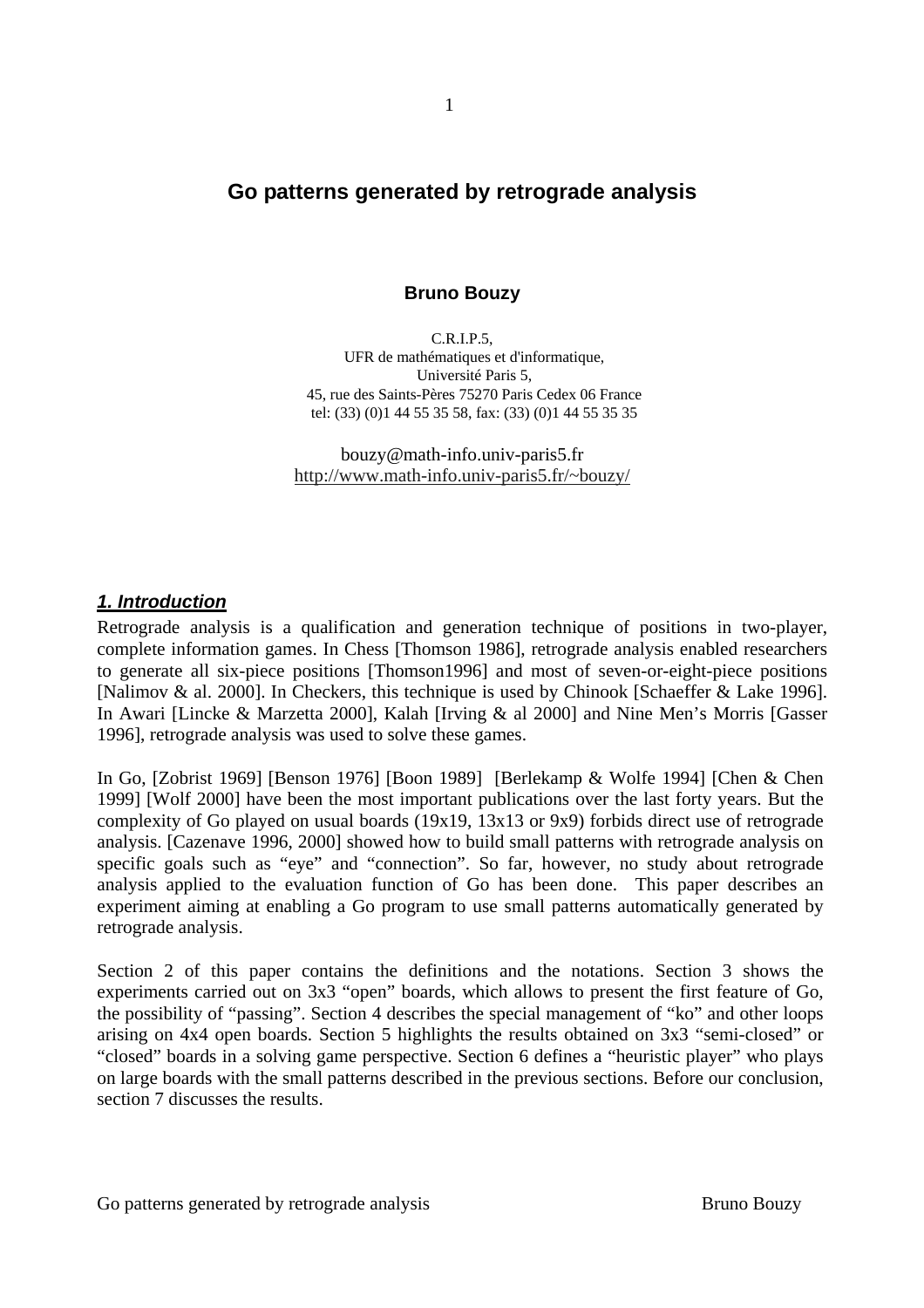### **2. Definitions and notations**

We want to get a program playing on "large" boards. As retrograde analysis is not possible on such boards, we cut the "large" board into "small" board pieces: the middle pieces, the edge pieces and the corner pieces. Figures below show examples of board pieces.



In the following, we call "closed" board, a board with 4 edges. We call an "open" board, a board without any edge. We call "semi-open" or "semi-closed" the other kinds of boards. When a stone is put on the edge of an open board, we made the simplifying hypothesis that the stone gets enough liberties not to be captured<sup>1</sup>. Furthermore, we assume we get an evaluation function which the difference of "points" of each color. A black point is either an intersection occupied by black or an empty intersection whose 4 neighbors are black points.

| <b>Black points</b> |      |  |
|---------------------|------|--|
| White points        |      |  |
| Evaluation          | $-3$ |  |

Besides, we mainly use the combinatorial game theory [Conway 1976] notation with some adaptations. First, we assume that Left is Black and Right is White. Secondly, combinatorial game theory assumes the player who cannot play is the loser but we do not use this assumption. In our study, the moves – excluding pass - leading to a repetition on the couple (position, nextPlayer) are forbidden. A pass move is always allowed and the game ends when the two players pass consecutively. When a game G is a switch, we write  $G = \{||r|\}$  where l and m are numbers. We use  $\{g\}$  to express that White passes.  $\{|\}$  is the game in which the two players pass. Furthermore, we introduce the notation  $G = \{I|m|r\}$ . In this case, 1 and r keep their meaning and m is the value of the evaluation function. This will be useful when a game is {|}. In such a case, the game is  $\{ |f| \} = f$ . If f > 0 (respectively f < 0, f = 0), then Black wins (respectively White wins, the game is a draw).

All the experiments described in this paper have been performed on a 450Mhz PC with 128Mo. The pattern position description is called the *left part* of the pattern. It is composed of a description of the black position and a description of the white position. Each colored description

-

 $<sup>1</sup>$  A single stone on a closed edge has 3 liberties.</sup>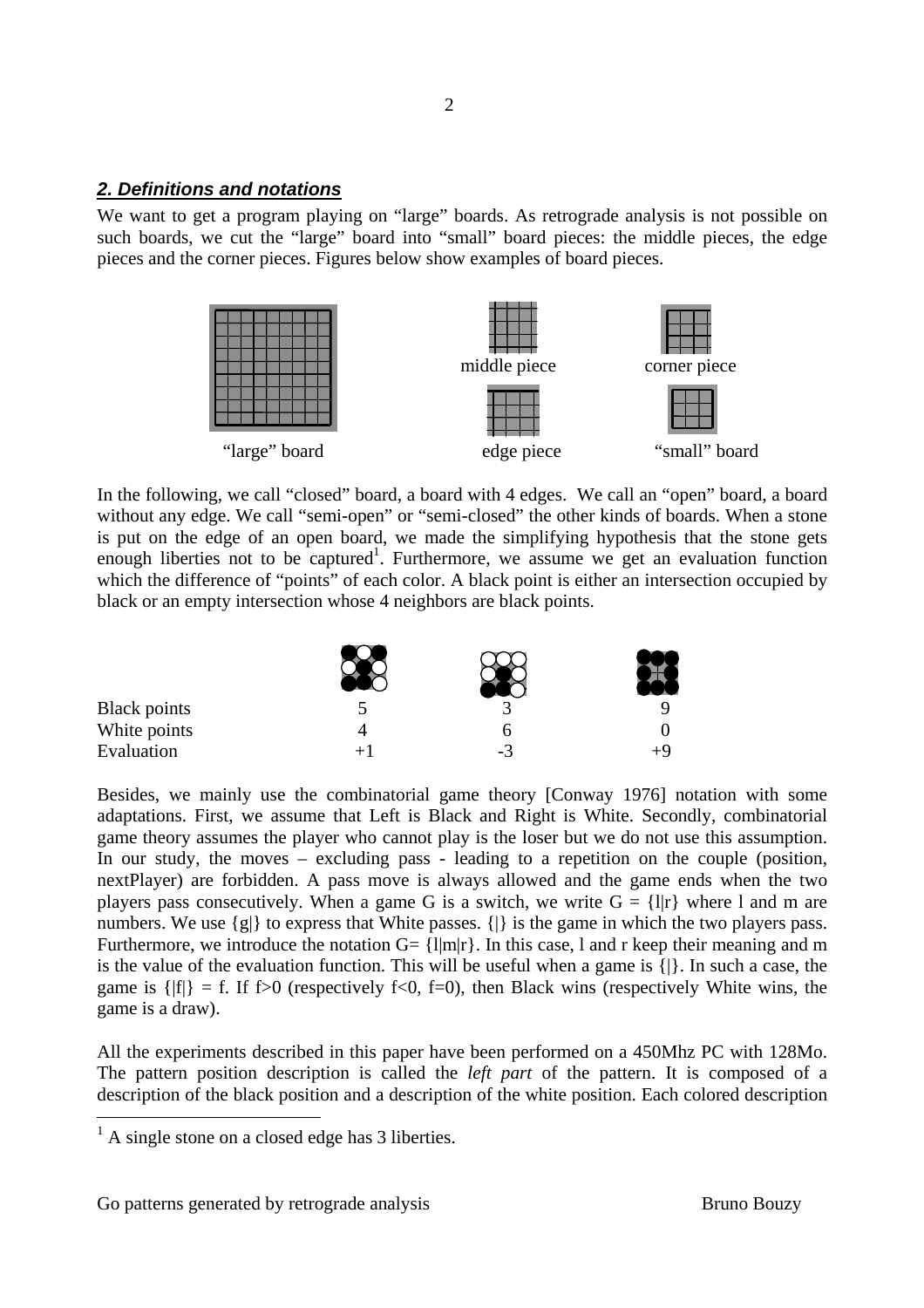is coded with a set of bits. We chose 16 bits  $-2$  bytes  $-$  to code patterns smaller than 4x4. Therefore the left part is included into 4 bytes. The properties of the pattern belong to the *right part* of the pattern. It is composed of the game value, denoted by  $\{k\}\$ , constituted by two values coded in one byte each. The right part also contains the set of moves advised for each player (2 bytes per player). Therefore, in our study, we assume a pattern is coded into 10 bytes. For each size and kind of board in our study, the study contains the left part generation and the right part qualification by retrograde analysis.

## **3. 1x1, 2x2 and 3x3 open board Go: the "pass" move management**

1x1 open board Go is trivial. Its value is  $\{+1\}$ . 2x2 open board Go is also very simple. The total number of patterns 2x2 without symmetry, rotation and Black-White inversion is  $3^4 = 81$ . But, for boards larger than 2x2, the use of 90°, 180° or 270° rotations and symmetry reduces the total number of patterns. There are thirteen 2x2 open patterns. When the size of the board is large, the interest of managing symmetries, rotations and inversions reduces the total number of patterns by a factor 16. On closed boards (see Section 5) where the edge impact is important, this management is not advised. 2x2 open board Go is bound to be a draw.

We generated and qualified all 3x3 open patterns by retrograde analysis. The total number of patterns without capture, symmetry, rotation or inversion is  $3^9 = 19$  683. Without capture, but with symmetry, rotation and inversion this number is 1444. The only particularity of 3x3 open board is the capture of the central stone. With capture, symmetry, rotation and inversion this number is 1423. The explicit game graph is contained in 10ko. With the 3x3 open pattern base, a perfect player has been built. The game value is of course {+1|-1}. Furthermore, the values of *all* 3x3 open patterns have been calculated.

In this section, although its effect is not clear on very small open boards, we present the move "pass" management that we used in our study. In Go, a player does not want to play when he has to reach a position which is worse than the position he can reach in passing. The pass move management increases the complexity of min-max search [Mueller 2000]. On positions such as  $\{|f|\}$  in which nobody wants to play, the game value is f. On  $\{a, b, c, ... | f|\}$ , min-max simplifies the game into  $\{x|f\}$ . If  $x>f$ , then Black plays and the game value is x. In the other case Black passes and the game value is f. When the two players play, the game is like {a, b, c, … |f| k, l, m,  $\ldots$ ), mini-max simplifies the game into {x|f|y}. If x>y then the game value is {x|y}. If x=y, then the game is a number. If  $x \le y$ , nobody wants to play. Three cases are possible. If  $y \ge f \ge x$ , then the game value is  $\{|f|\} = f$ . If f>y>x, then the game value is  $\{|f|y\} = y$ . And symmetrically, if y>x>f, then the game value is  $\{x|f|\} = x$ .

## **4. 4x4 open board Go : the "ko" management and some combinatorial aspects**

We generated and qualified all the 4x4 open patterns. The total number without capture symmetry, rotation and inversion equals  $3^{16} = 43,046,721$ . Without capture, it is 2 700 373. With capture, it is 2 611 573. It takes about one hour to generate the base. On 4x4 boards, "ko" may arise:

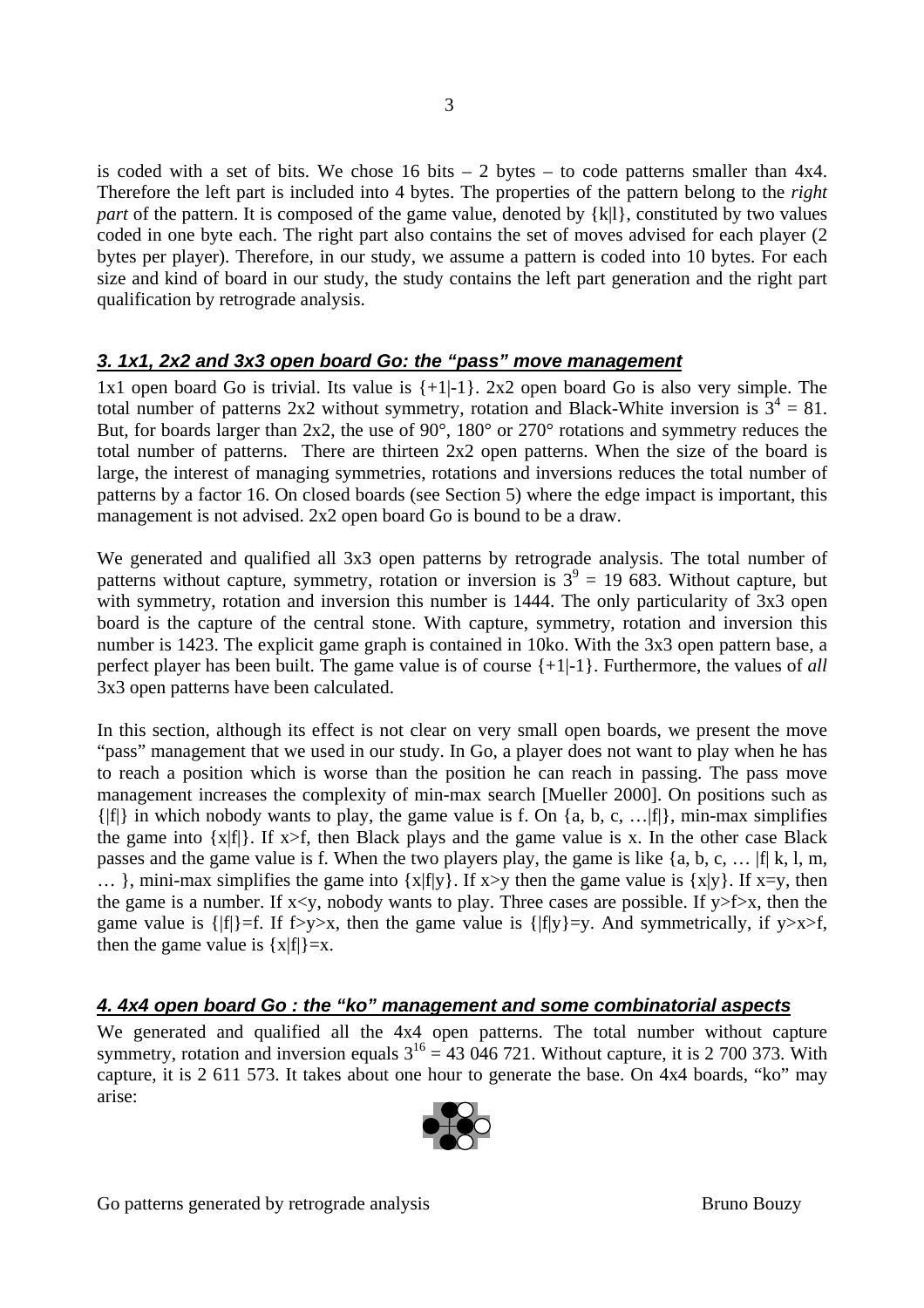Combinatorial game theory already dealt with ko representation [Mueller & al. 1997] [Spight 1998]. What we keep from ko knowledge is the following fact. If Black plays, the game value is calculated on the set of positions reached by Black in *one* move. If White plays, the game value is calculated on the set of positions reached by White in *two* moves (the first one being the capture of the ko). This fact is of importance. When you only want to prove that a game is solved, you only have to compute the values if each player plays one move. But when you want to compute values of games containing ko to be used within a global game, you have to consider two moves in a row by the same player. It is worth noticing that a game included in a global one may violate the rule forbidding repetition.

When a game A contains a ko, we write  $A = \{ \dots | B, \dots \}$  with  $B = \{ A, \dots | \dots \}$ . More precisely we write  $A = \{Ag1, Ag2, \ldots, An1, An2, \ldots\}$  B,  $Ab1, Ab2, \ldots$ } where Ag1, Ag2,  $\ldots$  are the options in which Black wins the ko, An1, An2, … are the options in which Black does not modify the ko, B is the option in which White takes the ko and Ab1, Ab2, … are the options in which White does not modify the ko. Symmetrically, we write  $B = \{ A, Bn1, Bn2, \dots \}$  Bb1, Bb2,  $\dots$ , Bp1, Bp2, … } where A is the option in which Black takes the ko, Bn1, Bn2, the options in which Black does not modify the ko, Bb1, Bb2, … the options in which White does not modify the ko and Bp1, Bp2, … the options in which White wins the ko.

When considering game A independently (for example if A is the whole board), the ko rule forbids A from B. Game A keeps the same expression and we replace game B by  $B = \{Bn1,$ Bn2, … | Bb1, Bb2, … , Bp1, Bp2, … }.

But, if we consider A as a sub-game (a small pattern) of a whole game (the whole board), the correct management of ko is to calculate the two values by deleting the loop between A and B. The left value is the maximal value of Ag1, Ag2, … , An1, An2, … assuming these values are known. The right value is the minimal value of Ab1, Ab2, …, Bb1, Bb2, …, Bp1, Bp2, … assuming these values are known. Therefore, our ko management module replaces the A and B expressions by  $A = \{ Ag1, Ag2, ..., An1, An2, ... | Ab1, Ab2, ..., Bb1, Bb2, ..., Bp1, Bp2, ... \}$ only, which deletes the loop between A and B. By definition, An1, An2, … Ab1, Ab2, …, Bb1, Bb2, …, also contain kos. They have either been already modified by the ko management module or they will be modified later. Practically, the more the An1, An2, …, Ab1, Ab2, …, Bb1, Bb2, …, there are, the longer the execution time is.

In addition, our experiments showed other loops. Fortunately these loops were solved by minmax containing move pass.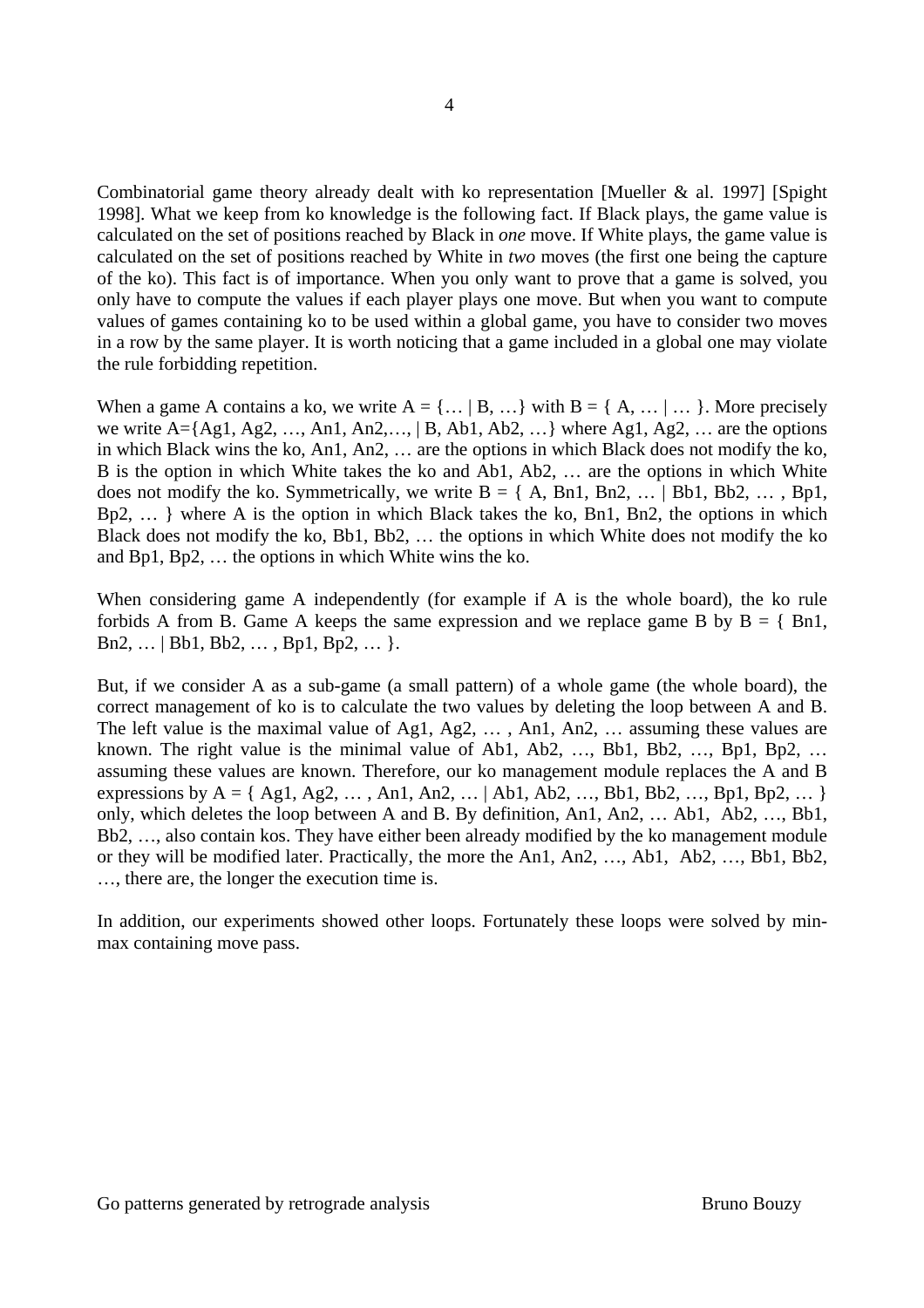

We have  $B = -4$ ,  $G = L = M = -12$  et P = -6. With a mini-max and pass move we get: A =  $\{-4\}$ -12},  $C = D = F = G = H = J = K = -12$ ,  $E = O = \{-6|-12\}$ ,  $I = -6$ ,  $N = \{-4|-6\}$ .

The 4x4 open pattern base was completely generated and qualified, and as a result, a perfect player was built. The 4x4 open Go value is 0, because no capture arise from the empty board if the two players play correctly. In our study, 26 Mbytes of memory are sufficient to store all the open patterns. Execution lasts 10 hours.

#### **5. 1x1, 2x2, 3x3 not open boards : the edge problem**

The game value of 1x1 closed board Go is  $\{|\} = 0$ . Due to the presence of the edge, 2x2 closed board Go is not simple. With symmetry, rotations and inversion, there are eight 2x2 closed patterns.



But, in order to find the value of the game, we did not use the rotation, symmetry and inversion reduction because the rules of Go do not forbid the repetition of positions which are identical with rotations, symmetry or inversion. The game value of each position above greatly depends on the rule forbidding repetition. Moreover, we used a mini-max including pass move with a depth

Go patterns generated by retrograde analysis Bruno Bouzy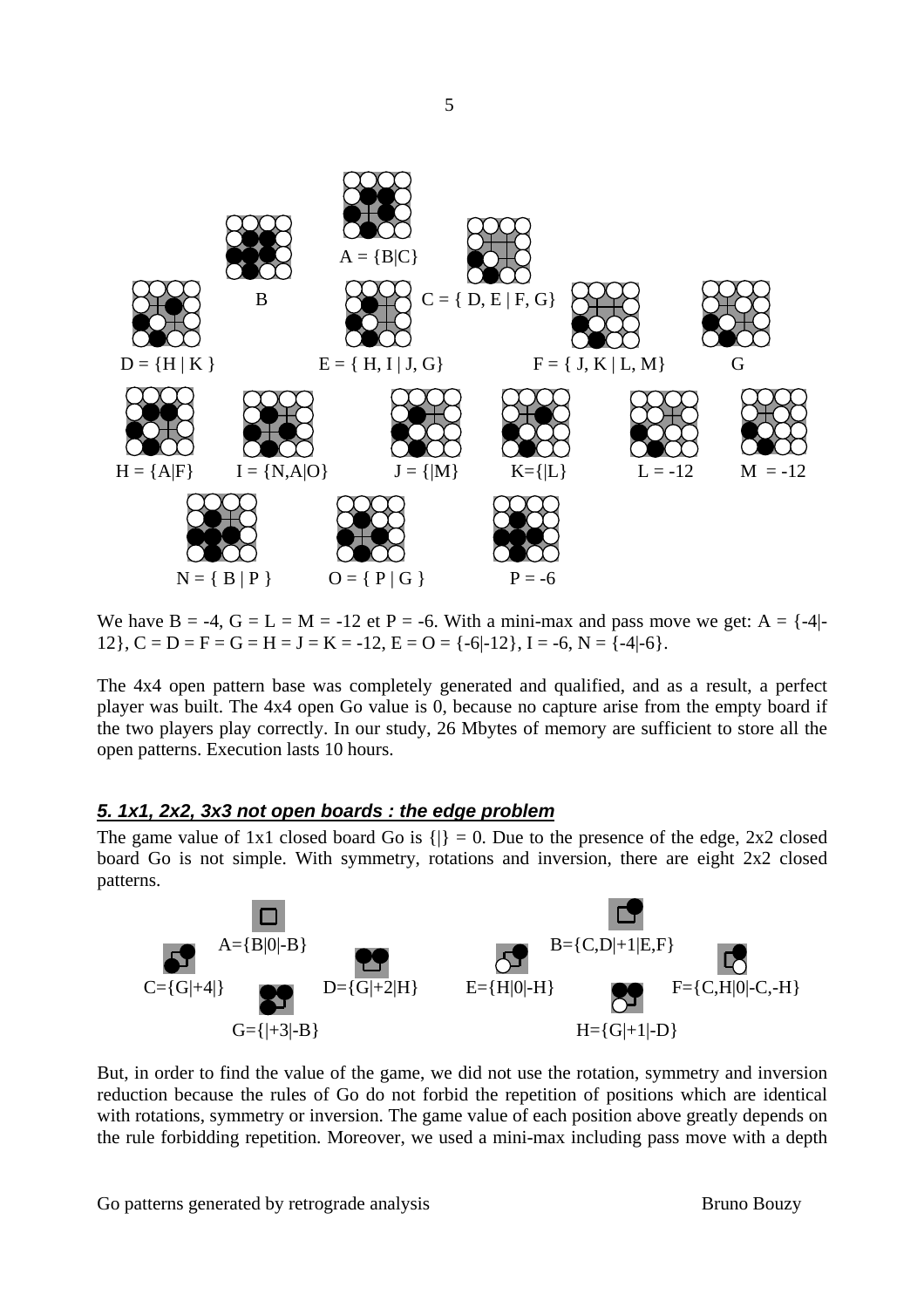sufficient enough to contain the longest sequence of moves on such board with the forbidding repetition rule. Finally,  $A = \{+1, -1\}$ ,  $B = \{+4, -1\}$ ,  $C = +4$ ,  $D = -1$ ,  $E = \{+1, -1\}$ ,  $F = \{+4, -4\}$ ,  $G = -1$  and  $H = +1.$ 

With rotations, symmetry and inversion, 3x3 one-edge board Go has 4930 patterns. Its value is  $\{+1|-1\}$ . 3x3 one-corner board Go has 4396 patterns. Its value is  $\{+1|-1\}$ . 3x3 closed board Go has 924 patterns and its value is  $\{+9|-9\}$ . The optimal sequence is shown on the left figure below. Some positions, like the second one starting from the left, are "seki". The third figure starting from the left gives the sequence obtained if Black plays first on the second figure. The fourth figure starting from the left shows the sequence if White plays first on the second figure.



To qualify a position without knowing all the values of the following positions, we very often use a short cut. If  $P = \{M, N, \dots | O\}$ , with M equals the maximal value of the evaluation function (+9 on 3x3), with N and other options not calculated, then a good short cut was to write  $P =$ {M|O}. The use of this rule was very efficient and pruned a lot of moves. This short cut requires to know the maximal and minimal values of the evaluation function.

### **6. Large boards : the "heuristic" player**

To play on arbitrary size boards, we developed a "heuristic" player. To choose the move to play, the "heuristic" player chooses the board piece sub-game with the highest temperature and plays the move advised by this sub-game. For each size of large boards, the "heuristic 4x4" player, using 4x4 middle patterns and 3x3 corner and edge patterns performed twenty games against the "heuristic 4x4" player which used 3x3 patterns only. The results showed that the larger the board is, the more easily the 4x4 player wins. Although we did not build any nxn heuristic player with n>4, our results confirm the idea that the greater n is, the stronger the heuristic player is.

The heuristic nxn players sometimes play absurd moves. For example, they can put themselves into "atari" because the move is advised by a pattern whose temperature is high. This kind of error occurs often enough to enable the 3x3 heuristic player to win some games against the 4x4 heuristic player.

Besides, we also made games between the heuristic 4x4 player and our specific Go playing program Indigo [Bouzy 2000]. Of course, the heuristic player lost all the games because it did not know "ladders", "group", "life", "death" or "territory" and many other concepts useful to a basic Go program.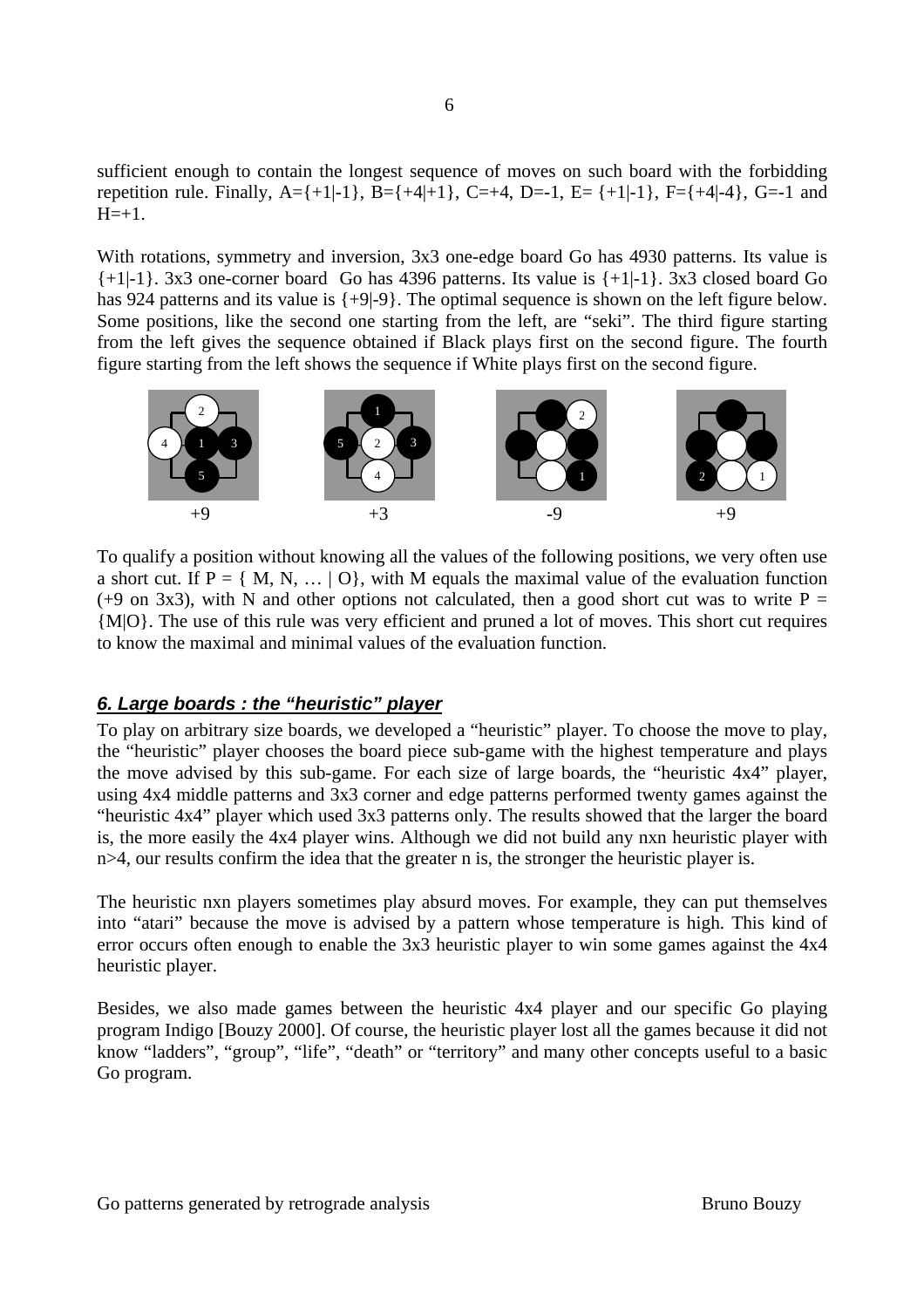## **7. Discussion**

The next stage in our study, will center on 5x5 open board Go, 4x4 closed or semi-closed board Go. The total number of 5x5 patterns without capture, symmetry, rotation or inversion is  $3^{25}$  = 847 288 609 443. Without capture but with symmetry, rotations or inversion, this number is about  $3^{25}$  / 16 = 52 955 538 090 = 5.10<sup>10</sup>. This number can be compared to the 10<sup>11</sup> states of Nine Men's Morris [Gasser 1996]. Assuming 8 bytes are needed to store the left part of each 5x5 pattern, and 10 bytes for the right part, then 18 bytes are sufficient to store one 5x5 pattern. Therefore,  $10^{12}$  bytes = 1 terabyte would be sufficient to store all the 5x5 pattern database. By using a right hash function, the left part of the pattern is not needed and not storing the advised moves of the pattern right part is possible. Therefore, such a hash function requires 2 bytes and all the database can be contained in 100 gigabytes with the possibility of using the game value for each entry. By limiting the aim of the database to the possibility of solving 5x5 Go only, one bit is necessary for each 5x5 pattern. Thus 50 gigabits are necessary to contain all the 5x5 database without the possibility of using the game value of each pattern.

No memory space problem but only loop problems exist for 4x4 closed boards. However, the study of 4x4 closed board Go is not urgent because closed patterns are not needed on large boards. This study may simply provide a theoretical interest.

We currently think no integration of this study can be performed within a Go playing program such as Indigo [Bouzy 2001] without an important adaptation work. Actually, this approach does not take the abstract description of the position into account. The size (4x4) of the board pieces is too small to give to the heuristic player a local behavior which can be considered as correct. Some attempts have been done to insert abstract concepts into the patterns: "liberties" or "eyes" [Cazenave 1996, 2000]. Other concepts such as "group" strength and "territory" estimation should be inserted. But the combinatorial price to pay for this insertion, increases too quickly indeed with the size of the patterns, and it forbids such insertion into current computers.

Retrograde analysis has been used to solve games [Gasser 1996], [Lincke & Marzetta 2000], [Irving & al 2000] , [Schaeffer & Lake 1996]. In this context, for each size and kind of board piece, the table below gives the game value of the initial position of the associated game and the number of positions taking symmetry, rotations and inversion into account. The gray boxes have not been calculated by our study.

| size           | l x l     |   | 2x2     |         | 3x3     |      | 4x4      |           |
|----------------|-----------|---|---------|---------|---------|------|----------|-----------|
| middle pattern | $+1$  -1  |   | υ       | Τņ      | $+1$ -i | 1423 |          | 2 611 573 |
| edge pattern   | $+1$  -1  |   | ν       | 25      | $+1$ -1 | 4930 |          |           |
| corner pattern | $+1$ $-1$ |   | υ       | 24      | $+1$  - | 4396 |          |           |
| closed pattern | U         | ∸ | $+1$  - | $\circ$ | $+9-9$  | 924  | $+16-16$ |           |

Instead of determining the game value of these games only, our study determined the game values of *all* the positions of these games. In performing such experiments on small board pieces we found similar results to those in former works such as [Thorpe & Walden 1972] or in recent works such as [Lorentz 1997]. Finally, the work of [Berlekamp & Wolfe 1994] in endgame being so successful, we need to compare our approach to their approach. First, Berlekamp's model only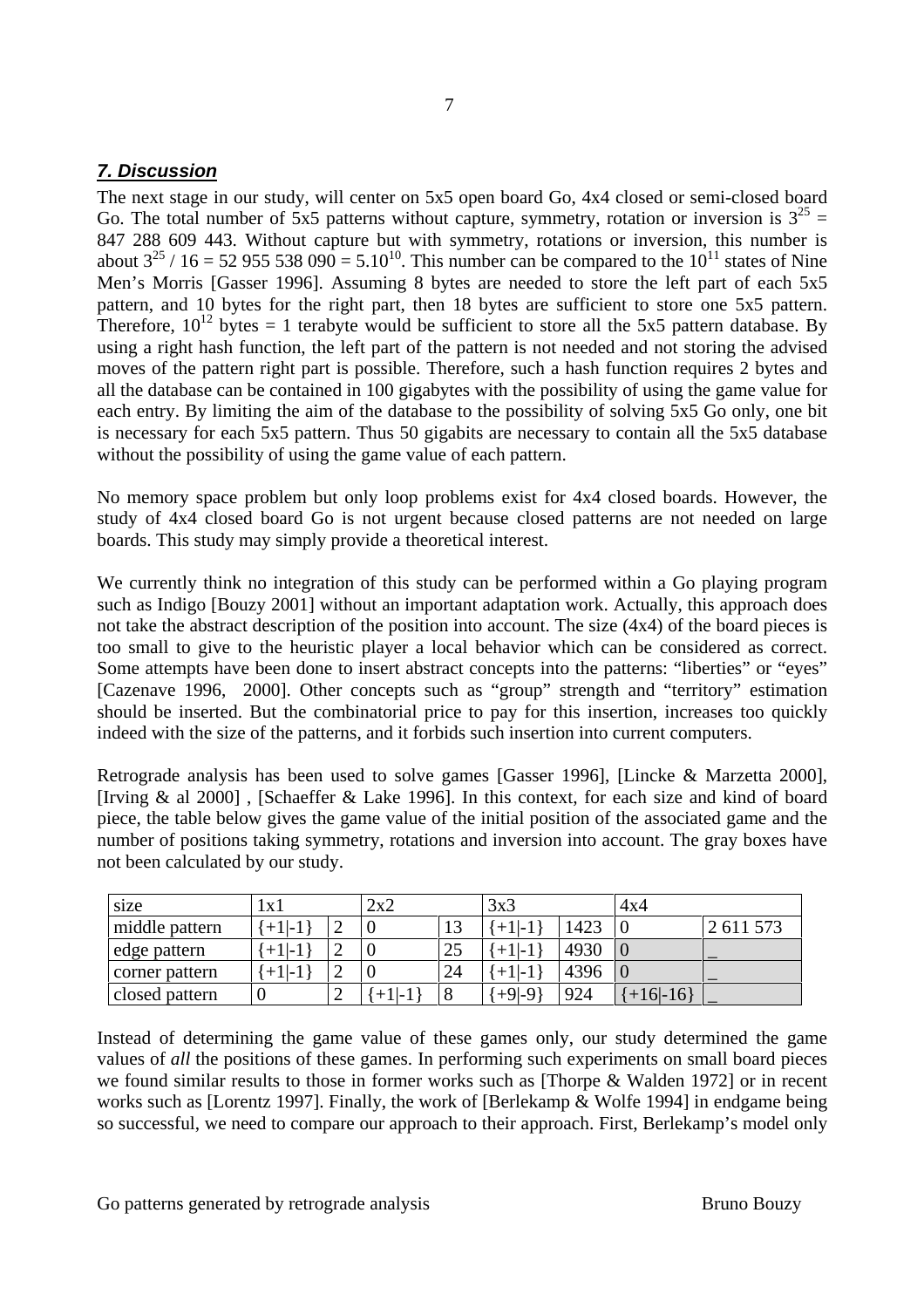applies on particular positions whereas our approach applies on all positions. The positions processed by Berlekamp's model include board pieces which are independent from each other and which are already processed (the game value of the board pieces is given to the model). In our approach, board pieces can be dependent on each other and the game value of the board pieces are computed by retrograde analysis. Furthermore, Berlekamp's model reaches a global decision which can be assessed as perfect, and this is not the case of our heuristic player's global decision module.

## **8. Conclusion**

This paper answered the question of knowing how retrograde analysis, mainly studied in Chess and in other two-player complete information games, can be used in Go. After giving the definition of open, and closed boards, our approach calculated all the pattern game values up to 3x3 boards and 4x4 open boards. Beyond the values of these games, which were foreseeable, our retrograde analysis approach generated and qualified all the positions of these games so as to be used in a Go program playing on large boards.

Our approach dealt with the pass move and ko. On closed or semi-closed boards, our approach stopped on 3x3 boards. On open boards, we finished with 4x4 boards due to memory space and execution time limitations. There are 2 611 573 four by four open positions occupying 26 Mbytes of memory. They have been generated and qualified by retrograde analysis and used by a heuristic player. There are  $5.10^{10}$  five by five open positions that we did not generate because it would need 100 Gbytes to be used by a Go program, or about 50 Gbits to be used in a solving game perspective. Besides, the automatically generated pattern database enables us to create a heuristic player playing complete games on large boards. Furthermore, the interesting point lies in the creation of a player which owns very little hand-coded knowledge: rules of the game, elementary evaluation function, ko and pass modules. This player is mainly composed of a large patterns database automatically built by the computer. Nevertheless, this approach is slightly disappointing because the size of board pieces is very small (4x4) and the local behavior of the heuristic player is still mediocre. However, this approach can be improved with 5x5 patterns in the near future or with 6x6 patterns in a distant future. This approach cannot work by itself to play a complete game with good results. An abstract description is needed. But this approach is worthwhile to help Go programs in the endgame. Our work can be adapted to other games as well and can be used with other evaluation functions relevant to other phases of the game such as middle game.

### **9. References**

[Benson 1976] D.B. Benson, "Life in the game of go", Information Sciences, 10, pp.17-29, 1976.

[Berlekamp & Wolfe 1994] E. Berlekamp, D. Wolfe, "Mathematical Go Endgames, Nightmares for the Professional Go Player", Ishi press international, San Jose, London, Tokyo, 1994.

[Boon 1989] Mark Boon, "Pattern Matcher for Goliath", Computer go 13, winter 89-90.

[Bouzy 1995] Bruno Bouzy, "Modélisation cognitive du joueur de go", Paris 6 University, 1995.

[Bouzy 2001] Bruno Bouzy, "The go program Indigo", http://www.math-info.univparis5.fr/~bouzy/INDIGO.html